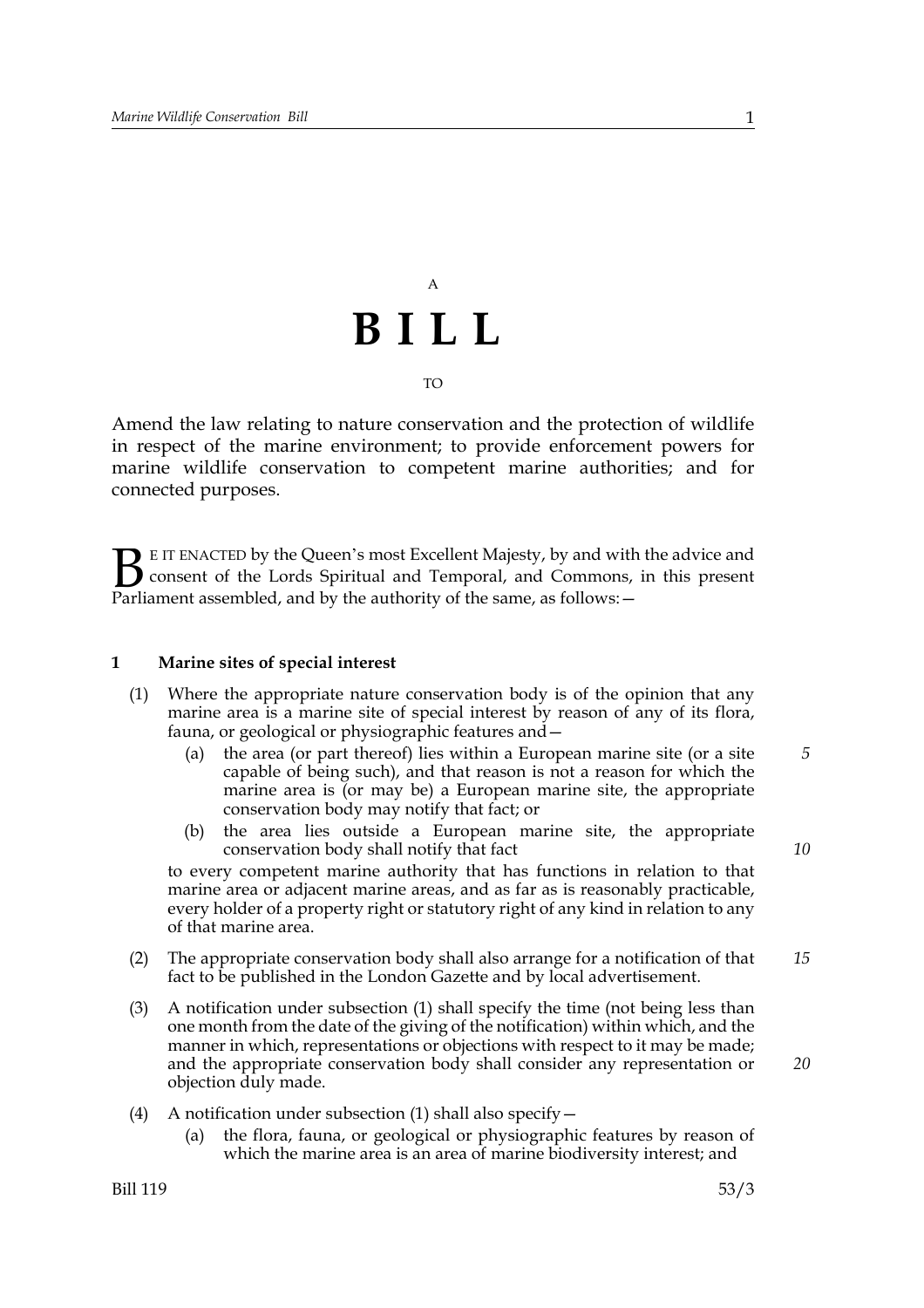(b) the conservation objectives for that flora, fauna, or geological or physiographic features

and shall contain a statement (a "conservation statement") of the appropriate nature conservation body's views about the management of the marine area (including any views the appropriate nature conservation body may have about the conservation of that flora, fauna, or geological or physiographic features).

- (5) Where a notification under subsection (1) has been given, the Secretary of State (as regards England) and the National Assembly for Wales (as regards Wales) may within the period of six months beginning with the date on which the notification was published direct the appropriate conservation body to—
	- (a) give notice to the persons mentioned in subsection (1) withdrawing the 15 notification; or
	- (b) give notice to those persons confirming the notification (with or without modifications).
- (6) A notification under subsection (1) shall cease to have effect  $-$ 
	- (a) on the giving of notice of its withdrawal under subsection  $(5)(a)$  to any of the persons mentioned in subsection (1); or
	- (b) if not withdrawn or confirmed by notice under subsection (5), within the period of six months referred to there, at the end of that period

and the Secretary of State (as regards England) and the National Assembly for Wales (as regards Wales) shall give written notice to the appropriate nature 25 conservation body as to the reasons why the notification under subsection (1) has ceased to have effect.

- (7) Where the Secretary of State (as regards England) and the National Assembly for Wales (as regards Wales) give written notice under subsection (6), the appropriate nature conservation body shall give notice to the persons mentioned in subsection (1) of that fact. *25*
- (8) As from the time when there is served on any person which has been notified under subsection  $(1)$  a notice under subsection  $(5)(b)$  confirming the notification with modifications, the notification shall have effect in its modified form in relation to so much (if any) of that marine area as remains subject to it. *30*
- (9) The appropriate conservation body may install markers indicating the existence and extent of the marine site of special interest notified under subsection (5)(b), but nothing shall be done under this power without obtaining the necessary consents under section 34 of the Coast Protection Act 1949 (c. 74) (restriction of works detrimental to navigation).
- (10) The appropriate conservation body may at any time after notice has been given under subsection (5)(b) confirming a notification (with or without modifications), vary the matters specified or stated in the confirmed notification (whether by adding to them, changing them, or removing matter from them), and as from the time when a notice of variation is confirmed under section  $1(5)(b)$ , the notification under subsection  $1(1)$  shall have effect as so varied. *40*
- (11) Where the appropriate conservation body is of the opinion that all or part of a marine site of special interest is no longer of interest by reason of any of the matters mentioned in subsection 1(1), they may decide to notify that fact and as from the time a notice of denotification is confirmed under subsection (5)(b), *45*

*5*

*10*

*15*

*20*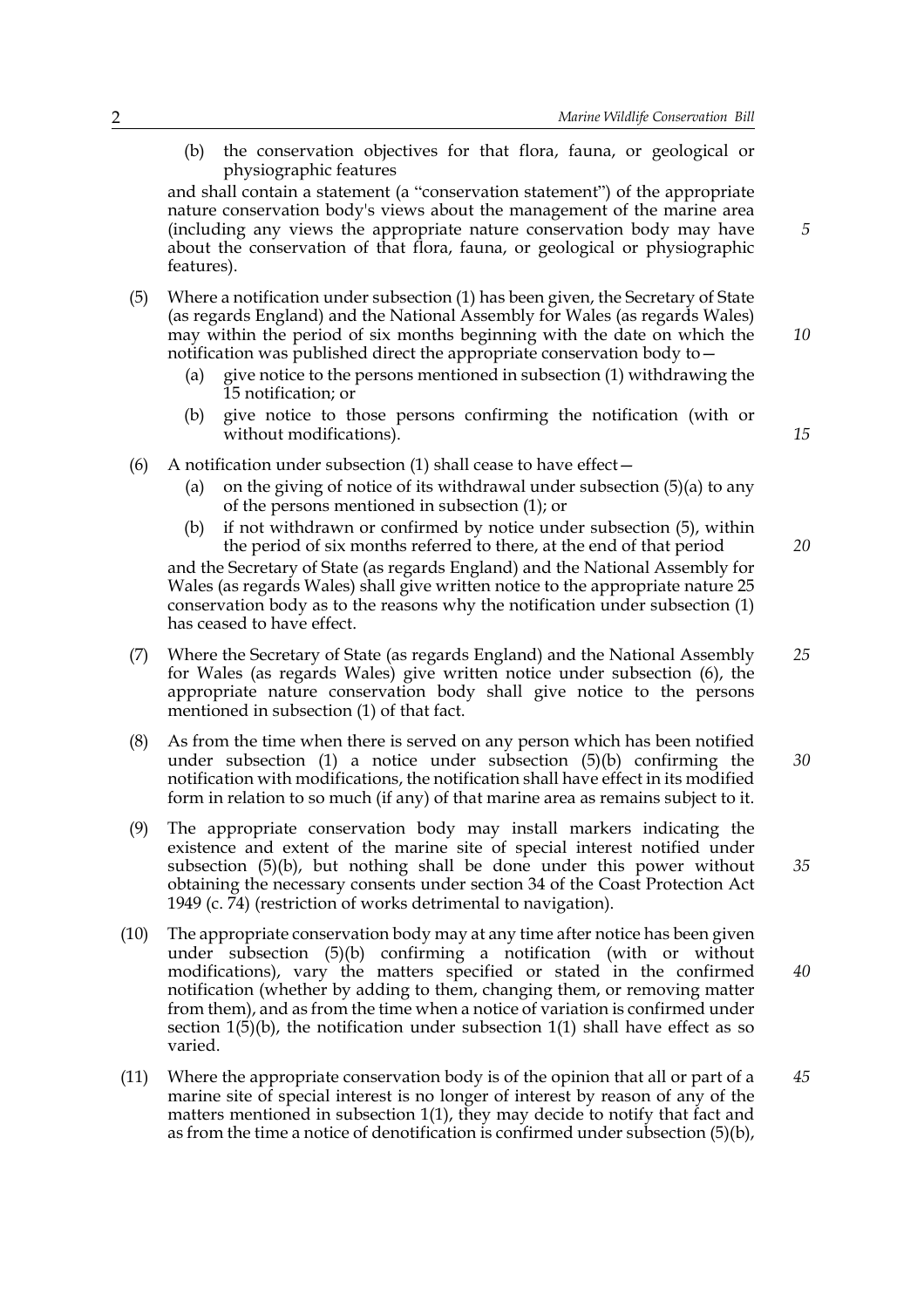the notification under subsection 1(1) in relation to that part of the marine area referred to in the notice of denotification, shall cease to have effect.

(12) Subsections (1) to (9) shall apply to a notification given under subsection (10) or (11) in relation to that part of the marine site of special interest referred to in the notice.

# **2 Duty to compile and maintain a register of marine sites of special interest**

The appropriate nature conservation body shall compile and maintain, in such form as it thinks fit, a register of marine sites of special interest notified under section 1 (5)(b) and shall keep a copy of the register available for public inspection at all reasonable hours and free of charge.

*10*

*15*

*20*

*25*

*30*

*35*

*40*

*5*

# **3 Competent marine authorities: duties**

- (1) It shall be the duty of a competent marine authority in exercising its functions to take reasonable steps, consistent with the proper exercise of those functions, to further the conservation of the flora, fauna, or geological or physiographic features by reason of which a marine area is a marine site of special interest.
- (2) A competent marine authority shall—
	- (a) before deciding to undertake, or give any consent, permission or other authorisation, in the exercise of its functions, an operation likely to damage the conservation of the flora, fauna, or geological or physiographic features by reason of which a marine area is a marine site of special interest—
		- (i) consult the appropriate nature conservation body; and
		- (ii) take account of any written advice it received from the appropriate conservation body in response to a consultation under subsection (2)(a)(i)
	- (b) take reasonable steps to exercise its functions in accordance with a management scheme (where one exists) relating to a marine site of special interest.
- (3) Subsection (2)(a) does not apply to any undertaking, any consent, permission or other authorisation which is in accordance with a management scheme established under section 4.
- (4) Any report made by the appropriate nature conservation body under paragraph 20(1)(b) of Schedule 6 of the Environmental Protection Act 1990 (c. 43) (duty to make to the Secretary of State a report on the exercise and performance of their functions) shall include their functions and duties in relation to marine sites of special interest.

# **4 Management schemes**

- (1) The relevant marine authorities, or any of them may, in consultation with the appropriate nature conservation body, establish for a marine site of special interest, a management scheme under which their functions (including any power to make byelaws) shall be exercised so as to secure the conservation objectives in relation to that site.
- (2) Only one management scheme may be made for each marine site of special interest.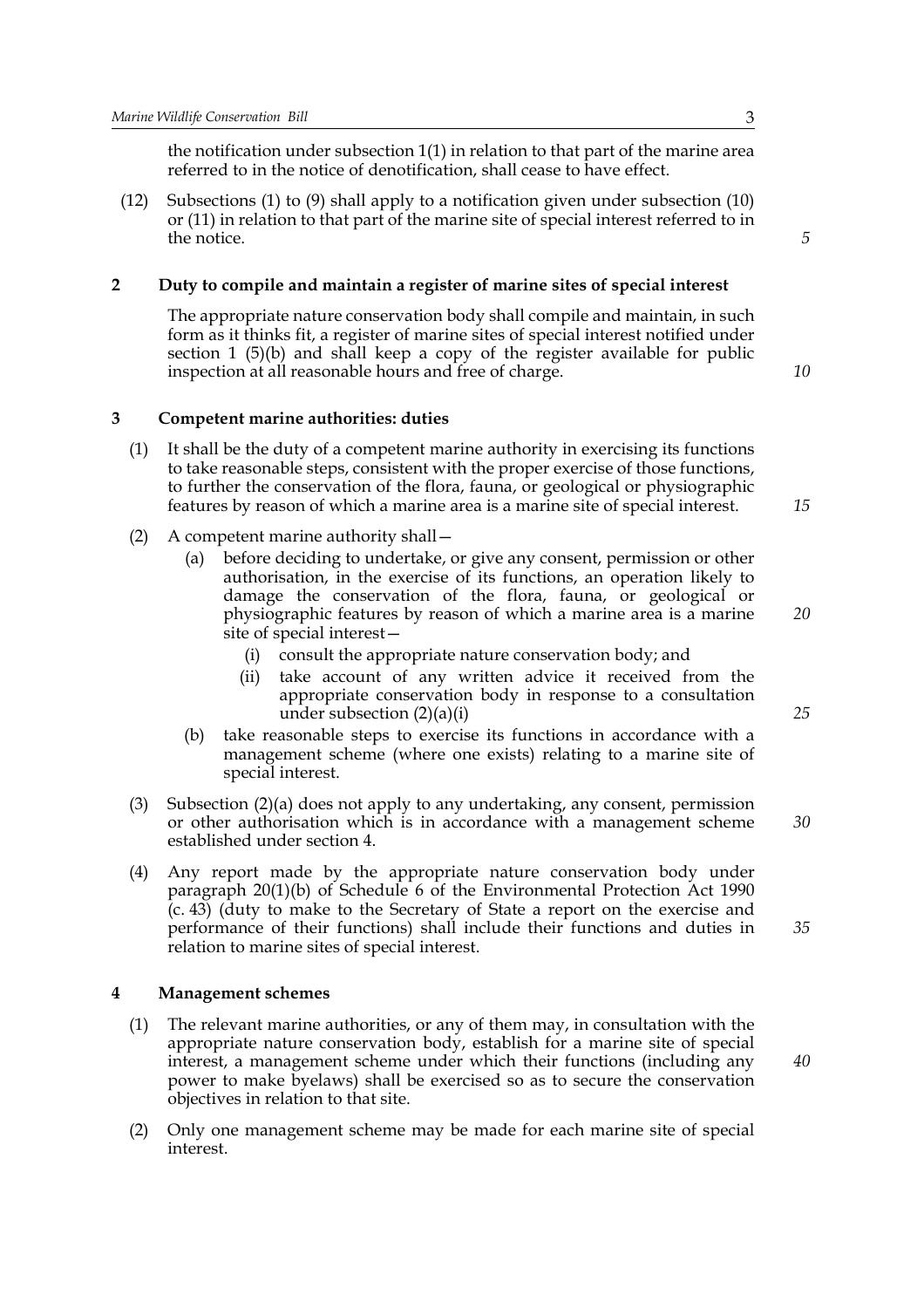- (3) A management scheme for a marine site of special interest may not include any part of an area where a management scheme for a European marine site has been (or is being) established.
- (4) A management scheme relating to a marine site of special interest shall be reviewed from time to time and if necessary amended.
- (5) As soon as a management scheme has been established, or is amended, a copy of it shall be sent by the relevant marine authority or authorities concerned to the appropriate nature conservation body.

# **5 Directions in relation to management schemes**

- (1) The Secretary of State (as regards England) and the National Assembly for Wales (as regards Wales) may give directions to the relevant marine authorities, or any of them, as to the establishment of a management scheme for a marine site of special interest. *10*
- (2) Directions may, in particular—
	- (a) require conservation measures specified in the direction to be included in the scheme; *15*
	- (b) appoint one of the relevant marine authorities to co-ordinate the establishment of the scheme;
	- (c) set time limits within which any steps are to be taken.
- (3) The Secretary of State (with respect to England) and the National Assembly for Wales (with respect to Wales) may give directions to the relevant marine authorities, or any of them, as to the amendment of a management scheme for a marine site of special interest, either generally or in any particular respect. *20*
- (4) Any directions under this section shall be in writing and may be varied or revoked by a further direction.

#### **6 Byelaws for protection of marine sites of special interest**

- (1) The appropriate nature conservation body may make byelaws for the protection of a marine site of special interest under section 37 of the Wildlife and Countryside Act 1981 (c. 69) (byelaws for protection of marine nature reserves).
- (2) The provisions of subsections (2) to (11) of that section apply in relation to byelaws made by virtue of this section with the substitution for the references to marine nature reserves of references to marine sites of special interest.
- (3) Nothing in byelaws made by virtue of this section shall interfere with the exercise of any functions of a competent marine authority, any functions conferred by or under an enactment (whenever passed) or any right of any person (whenever vested). *35*

# **7 Interpretation**

(1) In this Act—

"European marine site" means those sites described in Regulation 10 of the Conservation (Natural Habitats, &c.) Regulations 1994 which consists of, or so far as it consists of, marine areas; "marine areas" means— *40*

*5*

*25*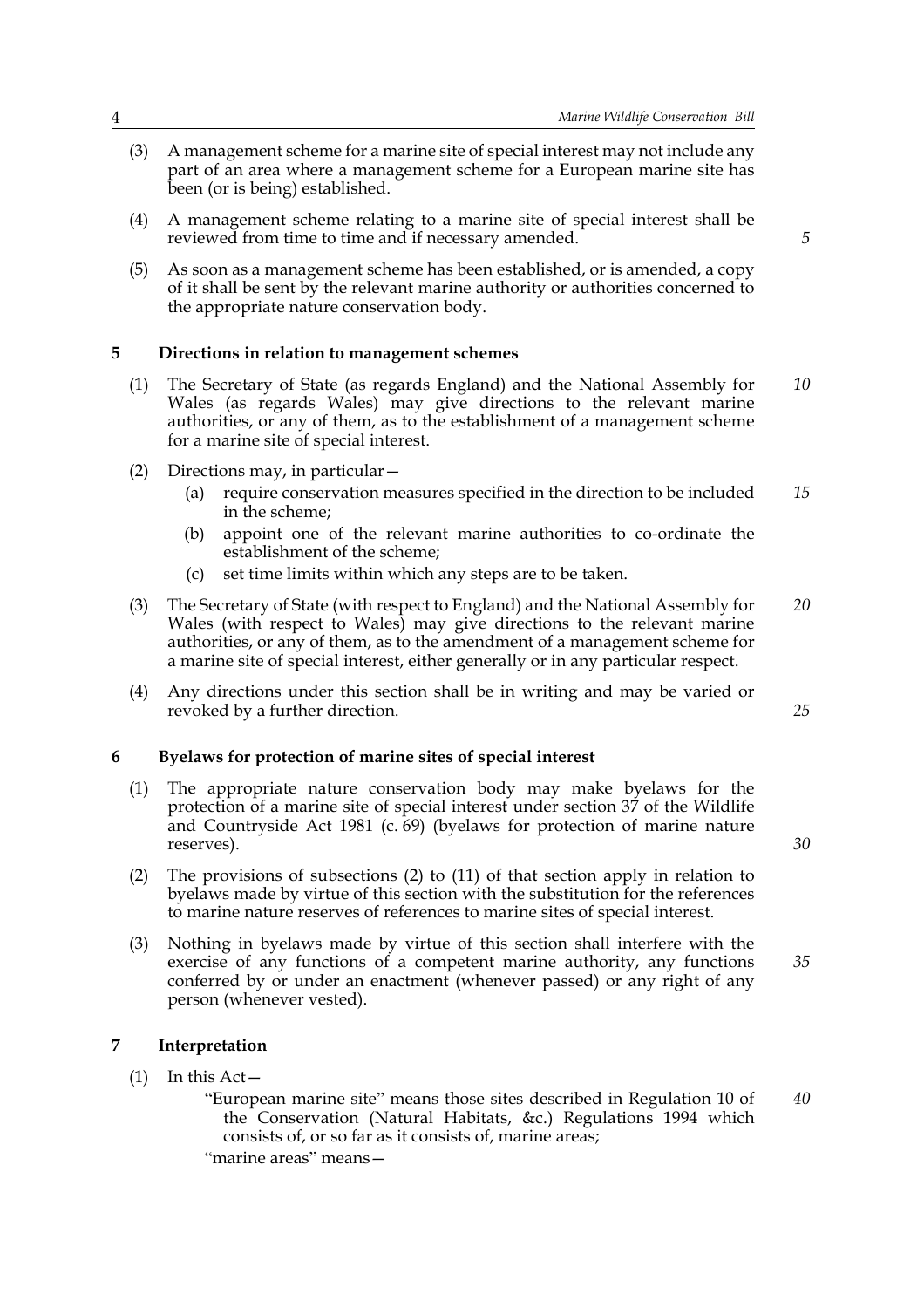- (a) any land covered (continuously or intermittently) by tidal waters, or
- (b) any part of the sea
- in or adjacent to England and Wales and which extends from the mean low water mark of ordinary tides up to the seaward limit of territorial waters;

"competent marine authorities" means such of the following as have functions in relation to marine areas—

- (a) a Minister of the Crown (within the meaning of the Ministers of the Crown Act 1975 (c. 26)) or a Government department,
- (b) the National Assembly for Wales,
- (c) a local authority,
- (d) a person holding an office—
	- (i) under the Crown,
	- (ii) created or continued in existence by a public general Act of Parliament, or *15*
	- (iii) the remuneration in respect of which is paid out of money provided by Parliament,
- (e) a statutory undertaker (meaning the person referred to in section 262(1), (3) and (6) of the Town and Country Planning Act 1990 (c. 8)), and *20*
- (f) any other public body of any description;

"relevant marine authorities" means those competent marine authorities that are not—

- (a) a Minister of the Crown (within the meaning of the Ministers of the Crown Act 1975) or a Government department, *25*
- the National Assembly for Wales;

"appropriate nature conservation body" means English Nature (as regards England) and the Countryside Council for Wales (as regards Wales).

# **8 Expenses**

*There shall be paid out of money provided by Parliament—*

- (a) *any expenses of the Secretary of State under this Act; and*
- (b) *any increase attributable to this Act of the sums payable under any other Act.*

# **9 Short title, extent and commencement**

- (1) This Act may be cited as the Marine and Wildlife Conservation Act 2004.
- (2) This Act extends to England and Wales only.
- (3) This Act comes into force on such day as the Secretary of State (as regards England) or the National Assembly for Wales (as regards Wales) may by order made by statutory instrument appoint.

*5*

*10*

*40*